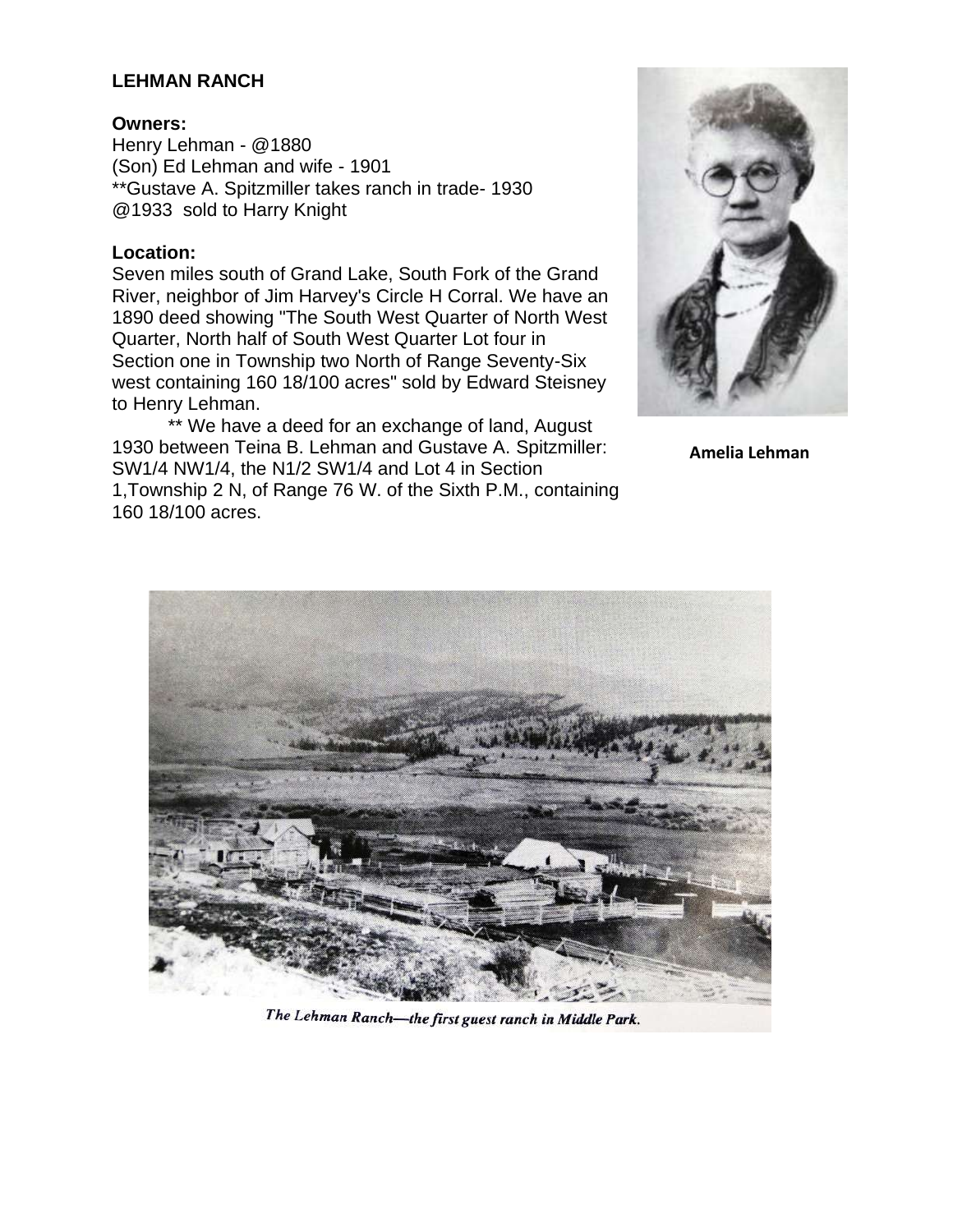# **General Ranch Information:**

\* Henry Lehman "drove about 80 head of cattle into Middle Park about 1880 and lost them all in the snow and cold. He, his wife, and three children came "in a covered wagon pulled by oxen into Middle Park over Rollins Pass route." He homesteaded and built a ranch where the family took in guests, travelers and fishermen..." "One night at dusk he heard a noise in his corral. He saw a huge cinnamon bear about to attack his milk cow. He did not take time to go into the house after his gun, but picked up a heavy shovel and clubbed the bear to death."

About 1884, with closing of Gaskill Mine and Town, Lehman bought the hotel and furnishings of the Rogerson Hotel in Gaskill. Chris Young & John Holzwarth, Sr. helped tear down all the fine heavy timbers, doors, windows and costly interior and rebuilt it on Lehman Ranch.